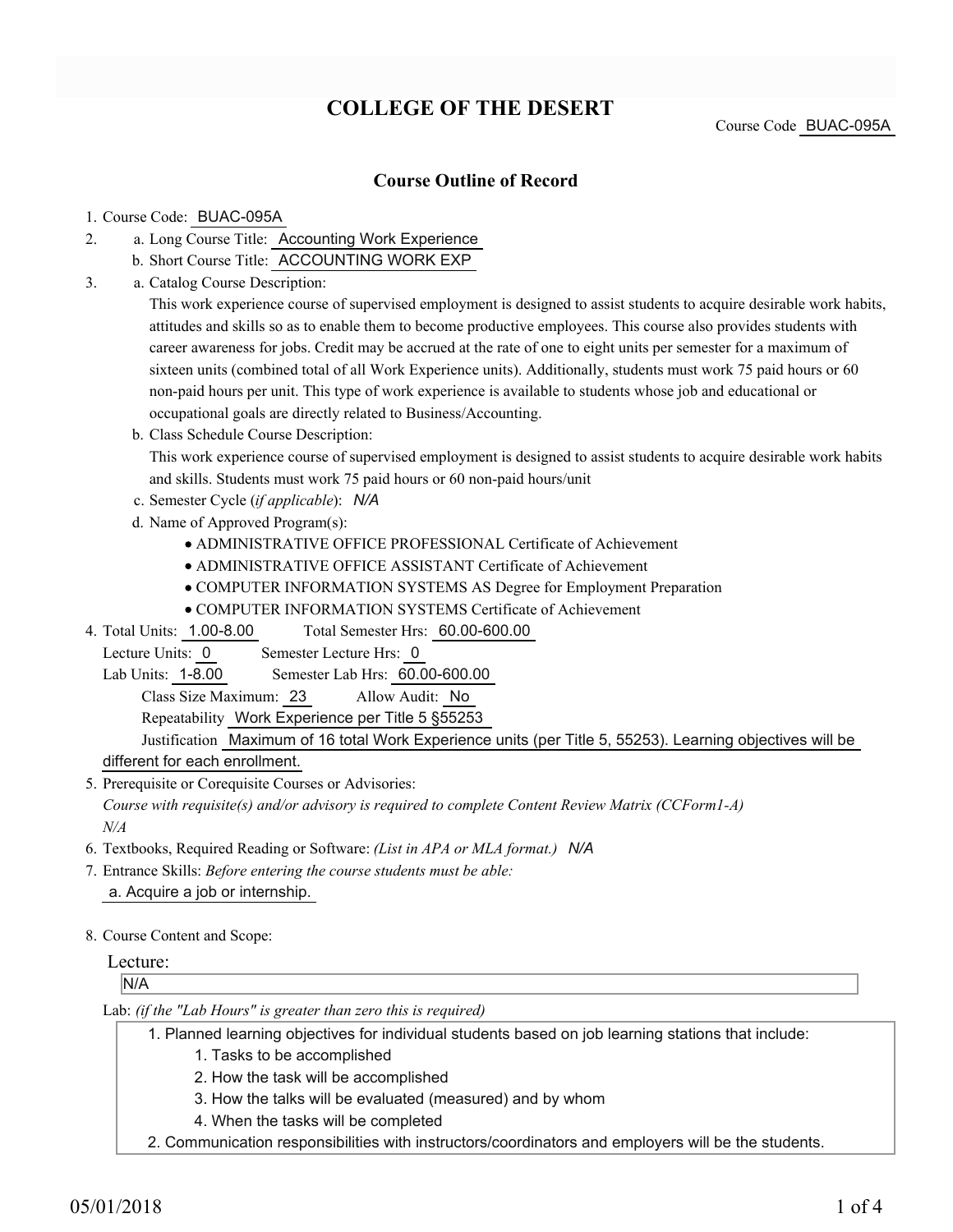### BUAC 095A-Accounting Work Experience

9. Course Student Learning Outcomes:

1.

Given the task of writing three learning objectives based on work related duties, demonstrate competent and appropriate completion of each objective which increases performance, improves efficiency and enhances skills in the workplace.

2.

Given normal tasks based on actual working conditions, demonstrate competent and appropriate employment soft skills.

- 10. Course Objectives: Upon completion of this course, students will be able to:
	- a. Demonstrate employment skills under actual working conditions.
	- b. Apply career goals of classroom theory to real life experience.
	- c. Demonstrate an increase in self-identity and confidence as a worker through individual attention given by instructor/coordinators and employers.
	- d. Demonstrate an understanding of their own abilities in the work environment.
	- e. Explain an understanding of human relations.
	- f. Demonstrate an understanding of how to approach the job market.
	- g. Apply work experience education on future job applications.
	- h. Develop new or expanded job objectives each semester of enrollment.
- Methods of Instruction: *(Integration: Elements should validate parallel course outline elements)* 11. Other Methods:

a. Conferences with students. b. Development of measurable learning objectives with the employer/supervisor that are specific to the job. c. Development of a training agreement between the employer and student.

12. Assignments: (List samples of specific activities/assignments students are expected to complete both in and outside of class.) In Class Hours: 0

Outside Class Hours: 0

-

- a. In-class Assignments
- b. Out-of-class Assignments
	- 1. Development of measurable learning objectives with the employer/supervisor that are specific to the job.
	- 2. Confer with instructor/coordinator on final learning objectives.
	- Arrange appointment to meet together with the employer/supervisor and instructor/coordinator to 3. discuss objectives and other issues and to sign the training agreement.
	- 4. Term paper (length and content to be determined).
	- 5. Self-evaluation by the student based on the training agreement.

13. Methods of Evaluating Student Progress: The student will demonstrate proficiency by:

• Other

a. Hours worked. b. Performance on the learning objectives. c. Attendance at scheduled conferences and orientation. e. Completion and timelines of paperwork f. On-site visit by the instructor/coordinator.

- 14. Methods of Evaluating: Additional Assessment Information:
- 15. Need/Purpose/Rationale -- All courses must meet one or more CCC missions. PO - Career and Technical Education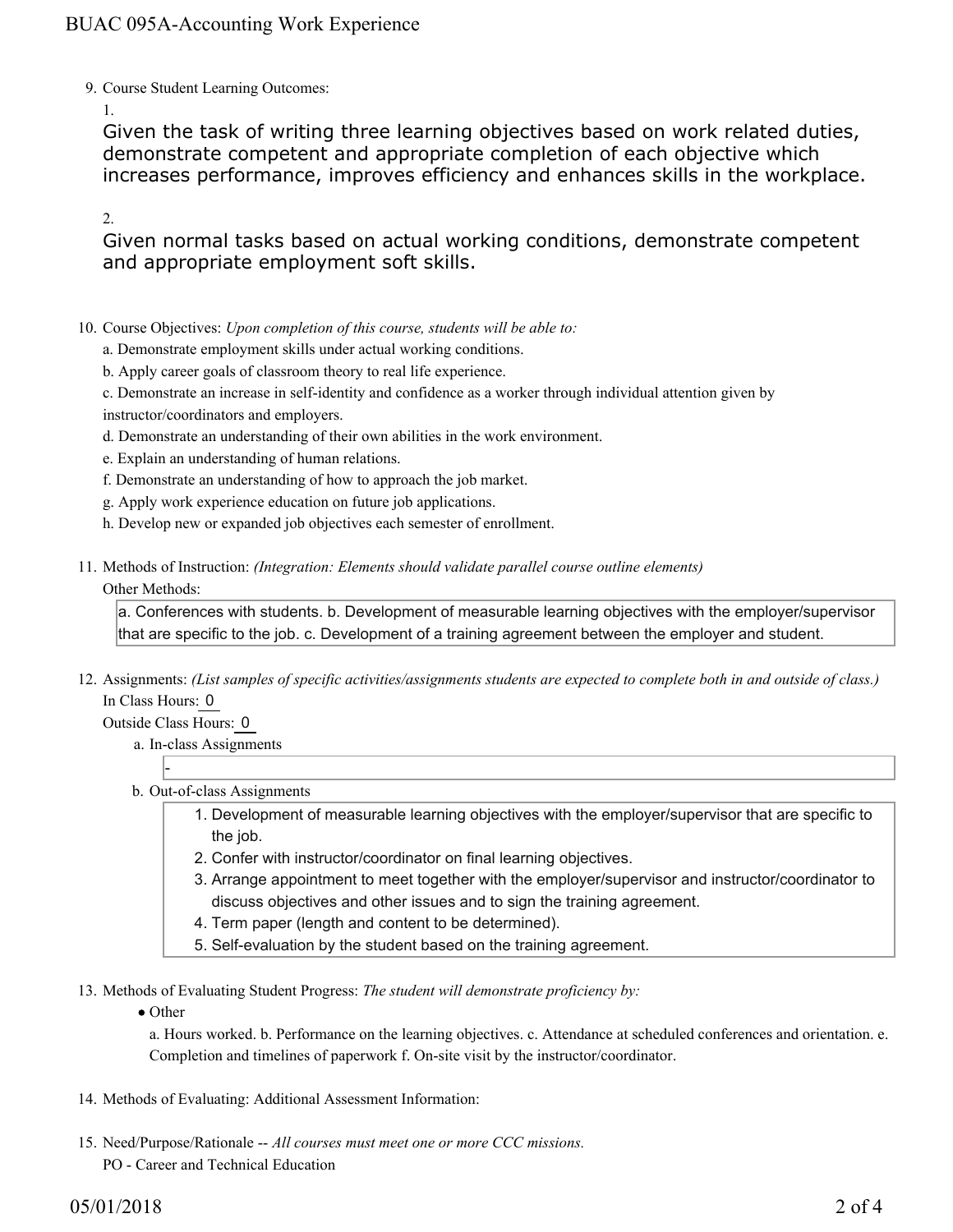# BUAC 095A-Accounting Work Experience

|                                                                                                                    |                    | Apply critical thinking skills to execute daily duties in their area of employment. |                      |                     |
|--------------------------------------------------------------------------------------------------------------------|--------------------|-------------------------------------------------------------------------------------|----------------------|---------------------|
| IO - Personal and Professional Development                                                                         |                    |                                                                                     |                      |                     |
| Self-evaluate knowledge, skills, and abilities.                                                                    |                    |                                                                                     |                      |                     |
|                                                                                                                    |                    |                                                                                     |                      |                     |
| 16. Comparable Transfer Course                                                                                     |                    |                                                                                     |                      |                     |
| <b>University System</b>                                                                                           | Campus             | <b>Course Number</b>                                                                | <b>Course Title</b>  | <b>Catalog Year</b> |
| 17. Special Materials and/or Equipment Required of Students:                                                       |                    |                                                                                     |                      |                     |
| 18. Materials Fees:                                                                                                | Required Material? |                                                                                     |                      |                     |
| <b>Material or Item</b>                                                                                            |                    |                                                                                     | <b>Cost Per Unit</b> | <b>Total Cost</b>   |
| 19. Provide Reasons for the Substantial Modifications or New Course:                                               |                    |                                                                                     |                      |                     |
|                                                                                                                    |                    |                                                                                     |                      |                     |
| Periodic Review                                                                                                    |                    |                                                                                     |                      |                     |
| a. Cross-Listed Course (Enter Course Code): N/A<br>20.                                                             |                    |                                                                                     |                      |                     |
| b. Replacement Course (Enter original Course Code): N/A                                                            |                    |                                                                                     |                      |                     |
| 21. Grading Method (choose one): Letter Grade Only                                                                 |                    |                                                                                     |                      |                     |
|                                                                                                                    |                    |                                                                                     |                      |                     |
| 22. MIS Course Data Elements                                                                                       |                    |                                                                                     |                      |                     |
| a. Course Control Number [CB00]: CCC000573049                                                                      |                    |                                                                                     |                      |                     |
| b. T.O.P. Code [CB03]: 50200.00 - Accounting                                                                       |                    |                                                                                     |                      |                     |
| c. Credit Status [CB04]: D - Credit - Degree Applicable                                                            |                    |                                                                                     |                      |                     |
| d. Course Transfer Status [CB05]: B = Transfer CSU                                                                 |                    |                                                                                     |                      |                     |
| e. Basic Skills Status [CB08]: $2N = Not basic skills course$                                                      |                    |                                                                                     |                      |                     |
| f. Vocational Status [CB09]: Clearly Occupational                                                                  |                    |                                                                                     |                      |                     |
| g. Course Classification [CB11]: Y - Credit Course                                                                 |                    |                                                                                     |                      |                     |
| h. Special Class Status [CB13]: N - Not Special                                                                    |                    |                                                                                     |                      |                     |
| i. Course CAN Code [CB14]: N/A                                                                                     |                    |                                                                                     |                      |                     |
| j. Course Prior to College Level [CB21]: $Y = Not$ Applicable                                                      |                    |                                                                                     |                      |                     |
| k. Course Noncredit Category [CB22]: Y - Not Applicable                                                            |                    |                                                                                     |                      |                     |
| 1. Funding Agency Category [CB23]: $Y = Not$ Applicable                                                            |                    |                                                                                     |                      |                     |
| m. Program Status [CB24]: 1 = Program Applicable                                                                   |                    |                                                                                     |                      |                     |
| Name of Approved Program (if program-applicable): ADMINISTRATIVE OFFICE ASSISTANT, ADMINISTRATIVE                  |                    |                                                                                     |                      |                     |
| OFFICE PROFESSIONAL, COMPUTER INFORMATION SYSTEMS, COMPUTER INFORMATION SYSTEMS                                    |                    |                                                                                     |                      |                     |
| Attach listings of Degree and/or Certificate Programs showing this course as a required or a restricted elective.) |                    |                                                                                     |                      |                     |
|                                                                                                                    |                    |                                                                                     |                      |                     |
| 23. Enrollment - Estimate Enrollment                                                                               |                    |                                                                                     |                      |                     |
| First Year: 125                                                                                                    |                    |                                                                                     |                      |                     |
| Third Year: 125                                                                                                    |                    |                                                                                     |                      |                     |
| 24. Resources - Faculty - Discipline and Other Qualifications:                                                     |                    |                                                                                     |                      |                     |
| a. Sufficient Faculty Resources: Yes                                                                               |                    |                                                                                     |                      |                     |
| b. If No, list number of FTE needed to offer this course: N/A                                                      |                    |                                                                                     |                      |                     |

25. Additional Equipment and/or Supplies Needed and Source of Funding.

### *N/A*

26. Additional Construction or Modification of Existing Classroom Space Needed. (Explain:)

*N/A*

27. FOR NEW OR SUBSTANTIALLY MODIFIED COURSES